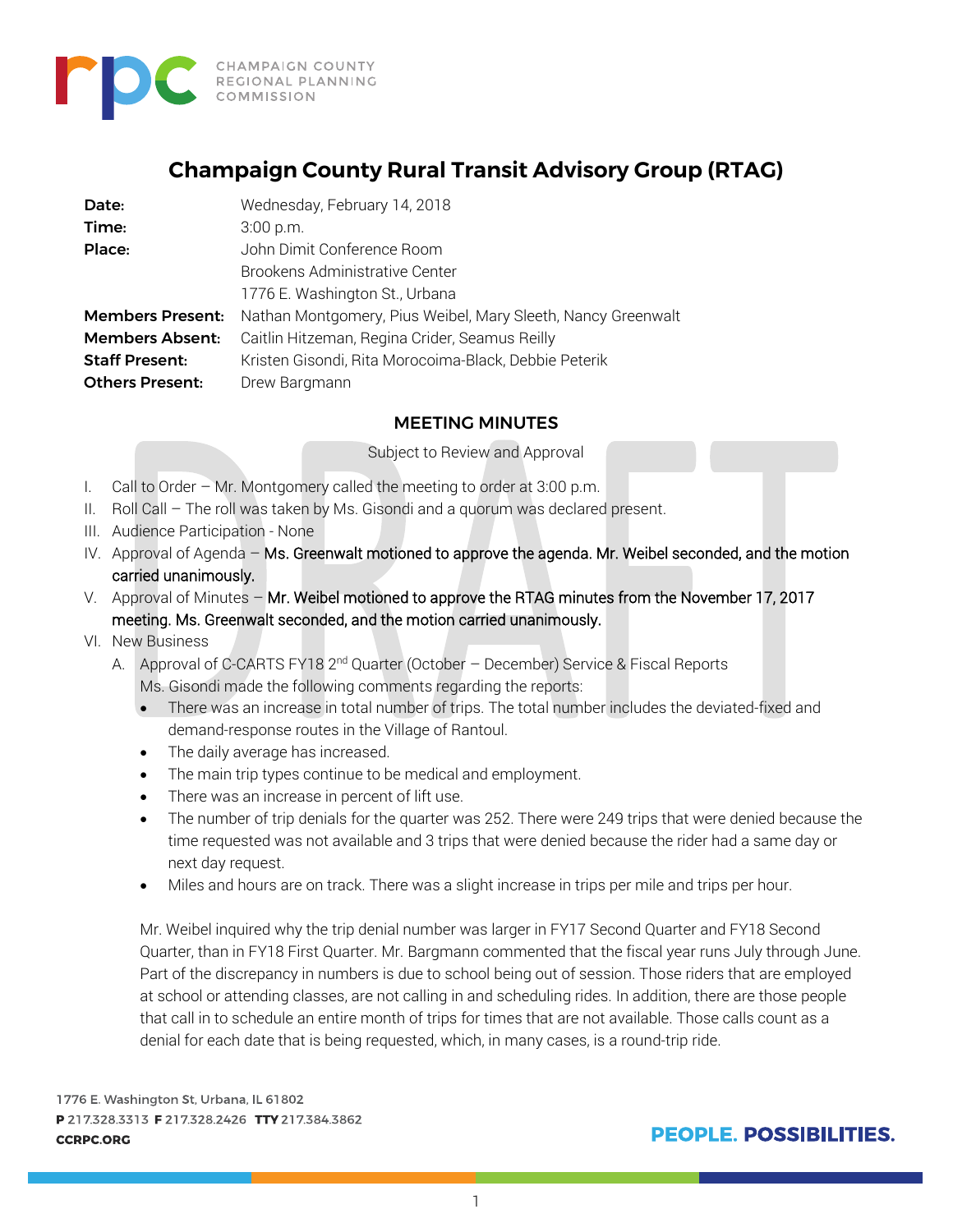

Ms. Sleeth asked if the senior trips were down due to the weather. Mr. Bargmann commented that when the weather gets cold, there are more cancellations of trips that were previously scheduled.

Ms. Gisondi continued with presenting the Fiscal report:

- After the FY18 Second Quarter, 65% of the grant funds are available.
- Ms. Morocoima-Black commented that the agreement between IDOT and Champaign County was just executed by IDOT last week. The payment of \$250,000 for first six months has not been received.

### Mr. Weibel motioned to approve the C-CARTS FY18 2<sup>nd</sup> Quarter (October – December) Service & Fiscal Reports. Ms. Sleeth seconded, and the motion carried unanimously.

B. Update on Intelligent Transportation Systems (ITS) Software Procurement

One of the major items of the Capital Grant proposal is the purchase of the Intelligent Transportation Systems (ITS) software program. Currently, all of the trips are scheduled in dispatch using a handwritten process and excel spreadsheets. There is a certain amount of inefficiency using these methods. Following are some highlights of the software program:

- The ITS software would provide a computer-based scheduling system. The central computer in dispatch would have the ability to connect to all of the vehicles. Instead of receiving information over the radio, the vehicles would have a tablet on board that would update the operator with any changes throughout the day, such as a cancellation or a trip is added to the manifest.
- With the new system, more reports will be available to run.
- Vehicles can be tracked.
- The ITS software package includes an interactive voice response system. As an example, the evening before the consumer has a ride scheduled with C-CARTS, they will receive an automated reminder call of the upcoming trip, and also, the rider would have the option to cancel their trip at that time. The system will also be able to set perimeters by sending a second call to the consumer letting them know that the bus driver will arrive shortly. This system will help to reduce the number of no-shows and cancellations.
- The web portal part of the system will not be activated immediately, but in the future, reservations could be taken on-line.
- As part of the overall package, all of the service and maintenance fees are rolled into the first threeyear period. The package includes the software, the service and the training.

The status of the ITS installation is that C-CARTS is waiting for the Budget Amendment to be approved by IDOT and returned to C-CARTS. The vendor will then be contacted via a letter of request that C-CARTS is ready to move forward with the installation. Mr. Montgomery inquired if the ITS system will be installed in all of the vehicles. Mr. Bargmann confirmed that the system would be installed in all C-CARTS vehicles.

Ms. Greenwalt inquired about the punch card, and if there was an electronic solution to the punch card process in the future. Mr. Bargmann commented that the expensive part of a solution is that there is a fare box on the vehicle for metering purposes. Mr. Weibel inquired if MTD would have the punch card system.

1776 E. Washington St, Urbana, IL 61802 P 217.328.3313 F 217.328.2426 TTY 217.384.3862 **CCRPC.ORG**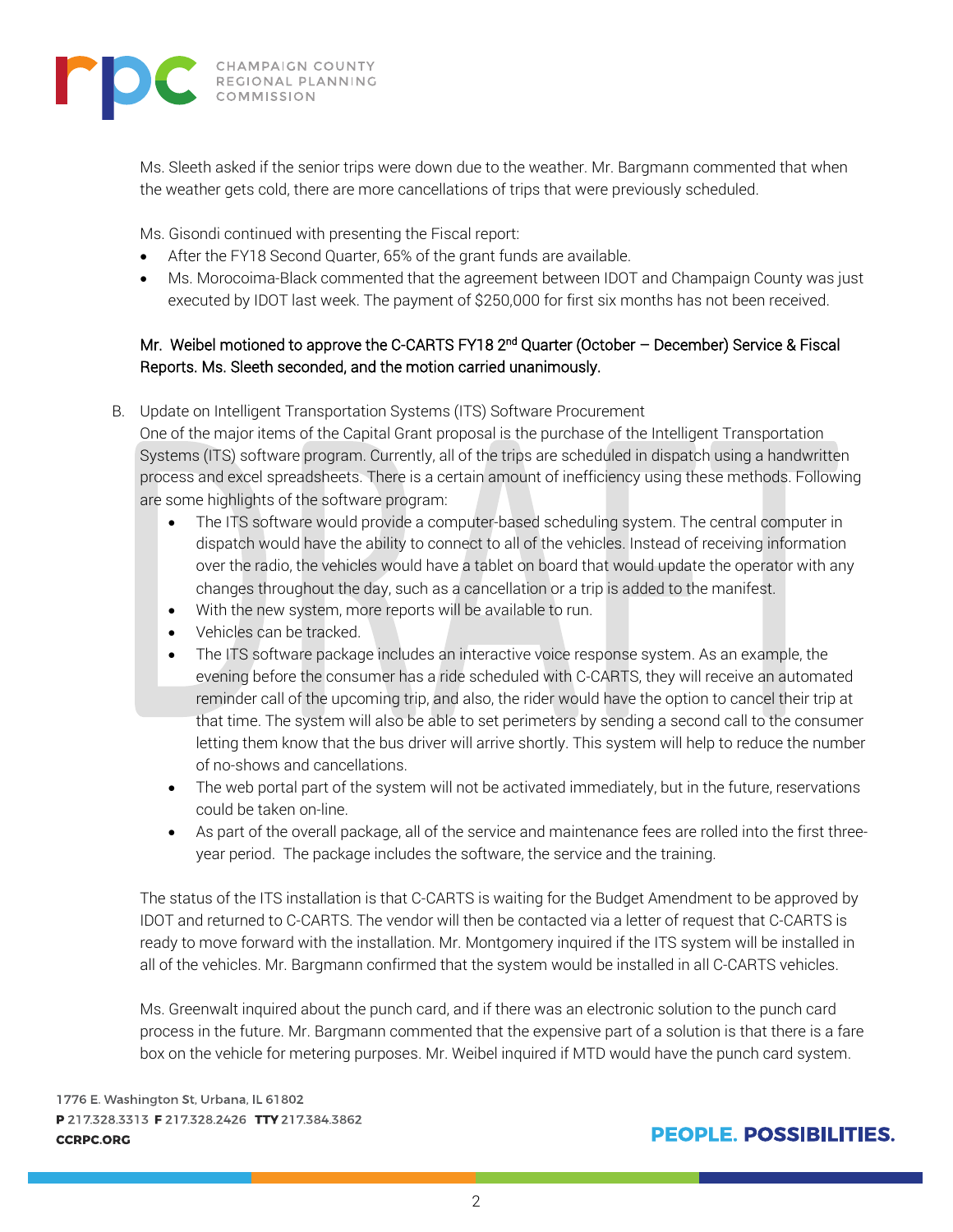

Mr. Bargmann commented that he did not believe MTD would have that feature on their buses as 90% of MTD riders use a prepaid pass card. Minimal cash is handled. C-CARTS has never offered any type of pass card. As cost is prohibitive at this point, C-CARTS will probably not go to a pass card in the near future.

Mr. Montgomery inquired if cancellations are currently tracked. Mr. Bargmann indicated that cancellations are not regularly tracked. There are policies in place if a rider is a constant cancel or no-show so that a space is available for another rider.

- C. Update on Amendment to State Capital Grant (Grant No. CAP-14-1060-ILL, Contract No. 4490)
	- Ms. Gisondi discussed the breakdown of the Budget Amendment. The total amount to be received is \$150,605.
	- Mr. Weibel asked what the capital grant funds would be used for. Ms. Morocoima-Black commented that in addition to purchasing Intelligent Transportation System equipment and software, the funds will be used to purchase benches for the bus stops in the Village of Rantoul. Back in November when staff talked to the Advisory Group, the C-CARTS staff had not included the purchase of the benches as part of the amendment to the project because they wanted to retain some funding for the future. The budget amendment was sent to IDOT, and C-CARTS staff was told that if all of the allocated funds were not used, they would lose the funding. With that in mind, C-CARTS decided to purchase benches. Ms. Morocoima-Black commented that she has discussed the possibility of the village paying for the installation of the benches with the Village Administrator since the capital grant funds are only to be used for purchasing equipment.
- D. Update on Rantoul Service & Outreach Efforts

Ms. Gisondi provided the following comments:

As of January, there have been a total of 1,056 trips for the Eagle Express and Rantoul Connector service. The following tasks are planned for the future of the Rantoul Service:

- 1. Complete surveys to improve peak times, destinations and trip purpose data.
- 2. Provide punch cards for riders instead of requiring cash.
- 3. Create a video that will teach people how to read a schedule and use the service.
- 4. Make some route changes to improve efficiency of the service.

Mr. Bargmann commented that the current contract for the deviated-fixed and demand-response services in Village of Rantoul is a two-year contract that runs through October, 2018. The staff has begun preliminary talks with Village of Rantoul representatives on what improvements can be made to improve the service. Currently, three vehicles are operating within the village at peak times. C-CARTS is proposing to break the village into different sectors. This would allow for continuing the use of the three vehicles. There would be small adjustments to the contract amount.

Currently, riders board the bus in the southern part of the village and ride the entire route to their destination west. By changing the route, C-CARTS could provide a more direct route so that the rider's time on the bus would reduce. The downside to the proposal is that the rider would probably need to make a transfer. The village is interested in completing surveys of their own to determine what type of service is

1776 E. Washington St, Urbana, IL 61802 P 217.328.3313 F 217.328.2426 TTY 217.384.3862 **CCRPC.ORG**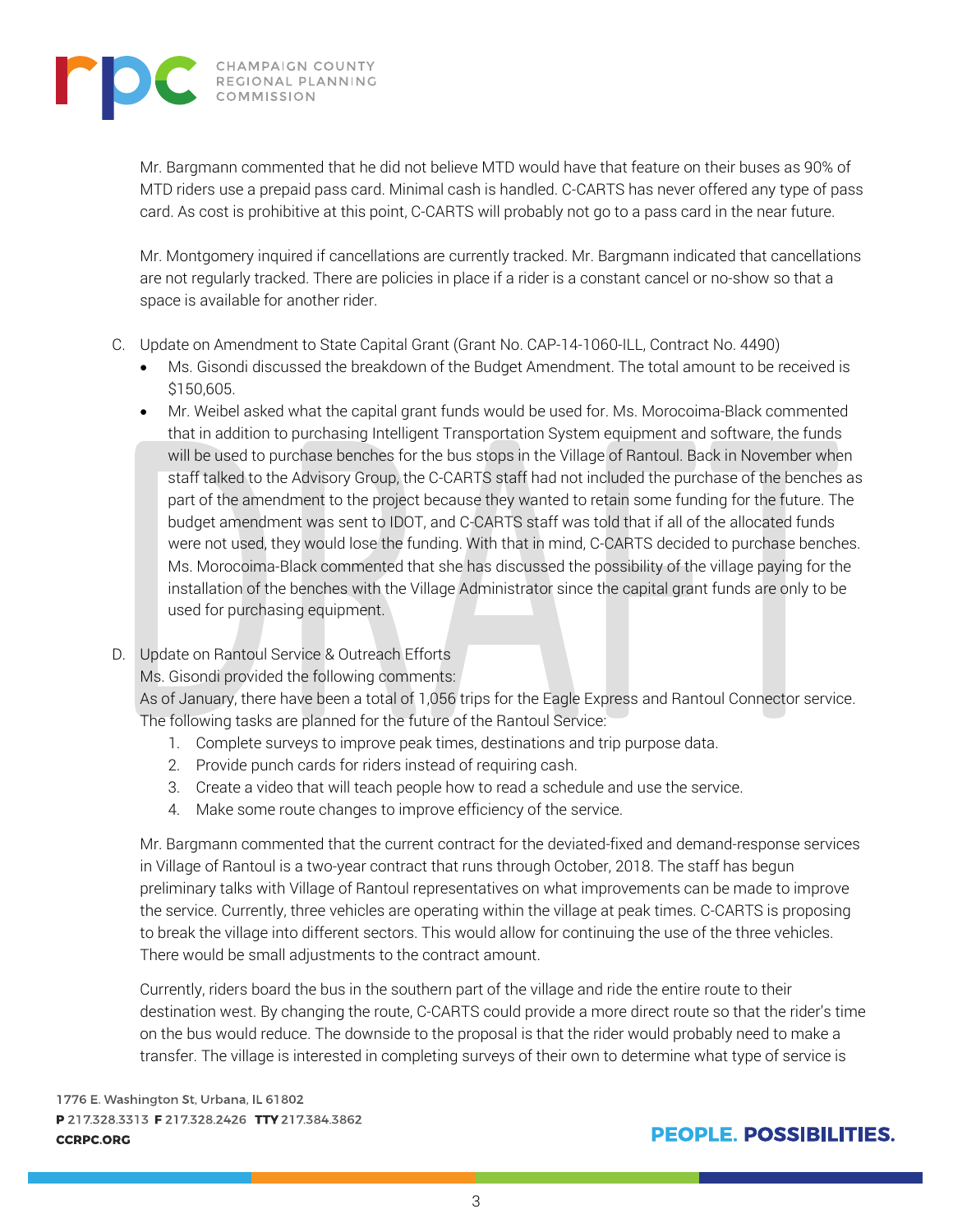

needed in the community. The proposed route would allow for service to the Carle facility in Rantoul that doesn't exist currently, and also, extend service further to the North where the lower income housing is not currently being served.

Ms. Morocoima-Black commented that the C-CARTS staff has already met with representatives from the Village of Rantoul to discuss the proposed route change. Based on feedback received, the village concurs that this will be a good plan. As a part of implementing the new route, the staff is proposing to complete surveys to find out which locations serve the highest number of riders, and their destinations, in order to have a better idea of when and where the riders would be transferring. The route change will most likely occur this summer in May or June. A public hearing will be held to get feedback from the public.

#### E. Approval of changes to RTAG bylaws

The change to the RTAG bylaws allows the members of RTAG to choose an alternate member to attend the meetings. The alternate that attends the meeting will be allowed to vote, and will count as part of the quorum. It is required by law to amend the bylaws when a change occurs.

#### Ms. Greenwalt motioned to approve the changes to the RTAG bylaws. Ms. Sleeth seconded, and the motion carried unanimously.

F. Discussion and approval of salary increases for C-CARTS operators

Mr. Bargmann commented that the goal for C-CARTS is to create a wage scale for C-CARTS dispatchers and operators. Up until the last year or two, C-CARTS has not had any service contracts in place that allowed for additional operating funds to achieve this goal. Mr. Bargmann discussed the process of the proposed C-CARTS operator and dispatcher salary increases:

The process for the salary increase is that a top wage is set and employees work backwards from a percentage base. As an example, if an MTD employee starts employment at 47% of whatever the top wage rate is, based on number of hours that the operator works and his/her availability within a given year, they could control their increase up to 4% movement on that scale. The top wage rate also is adjusted on a year-to-year basis depending on the cost-of-living adjustment that is approved by the CU-MTD Board. If an employee is working enough hours to move 4% up the scale, they will get the 4% plus the cost-of-living adjustment. C-CARTS is currently not able to offer any full-time operator positions. Since an employee is not allowed to work as many hours as they want to move up the scale, C-CARTS is proposing this wage scale that would allow the employee to obtain a reasonable increase each year. For the first round, C-CARTS is proposing a top wage of \$16.00 an hour for the operators and \$18.00 an hour for dispatchers. A new operator would come in at 72% of the scale. The current starting wage is at \$11.00 an hour so this proposed wage scale could help with recruitment of new employees in the future. It would take seven years to get to the top wage consistent with CU-MTDs wage scale. The top rate is also changing on a yearto-year basis based on what cost-of-living adjustment is approved. Next year's cost-of-living adjustment is supposed to be 2.5%.

1776 E. Washington St, Urbana, IL 61802 P 217.328.3313 F 217.328.2426 TTY 217.384.3862 **CCRPC.ORG**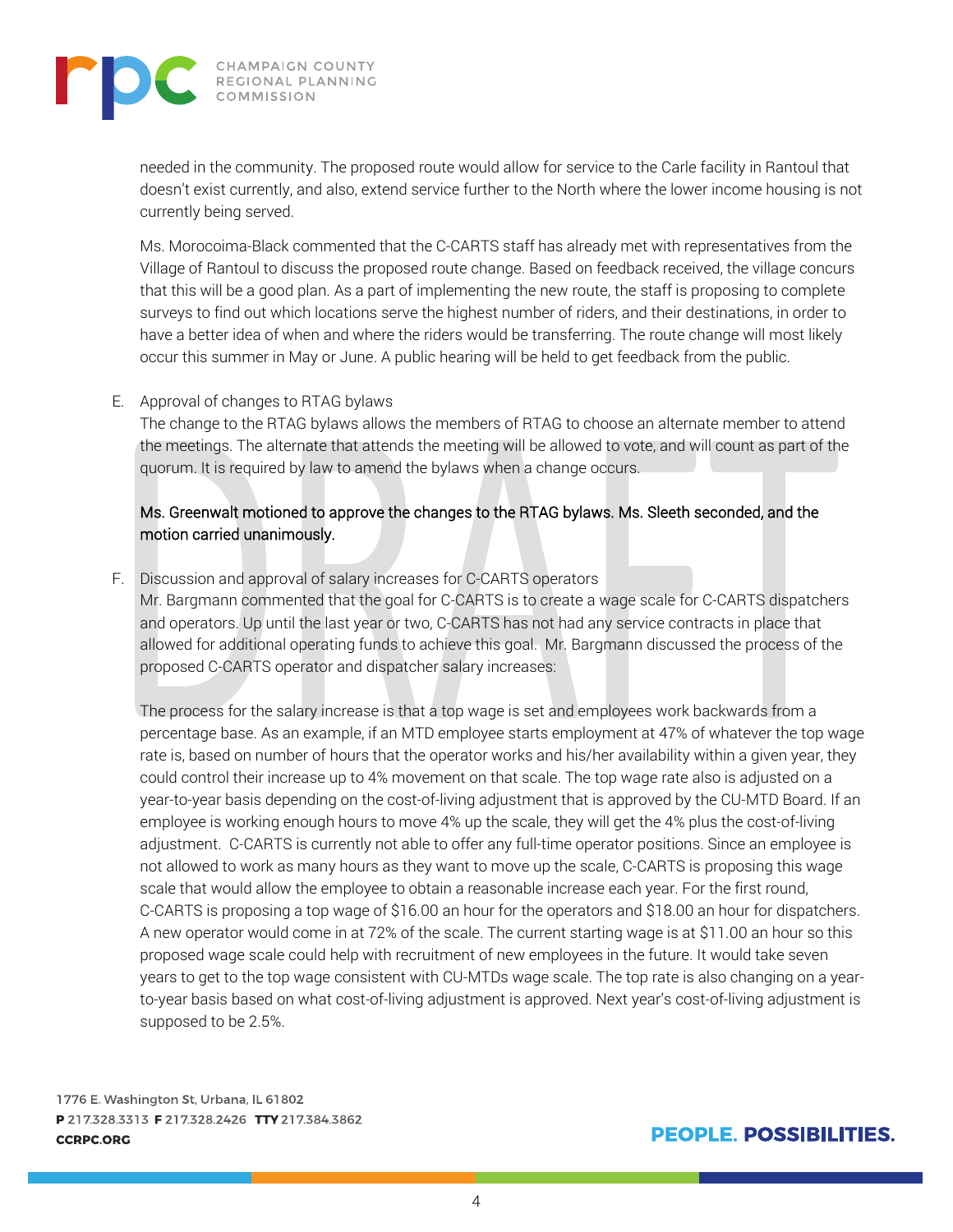

Mr. Bargmann commented that the staff compared a number of other rural agencies in the area to assist in determining what the top wage would be for C-CARTS employees to keep C-CARTS competitive with other rural agencies in this region.

Mr. Bargmann provided a forecast on how the proposed salary increase will impact the budget over a three-year period:

C-CARTS has a Public Transit Account (PTA) that includes funds that are set aside. Most of the money in the account has come from the Rantoul contract. The service contract revenue is eligible, as a local match source, to match the state funding. This allows C-CARTS to draw down some of the funds that have always been left on the table. The first year, the potential impact to the PTA is about \$1,500. As a point of reference, at the end of this fiscal year, there will be \$116,000 in the PTA. After that, there are still a number of months left in the current Rantoul contract which will account for another \$45,000.

There will be a \$14,500 impact from the funds in the second year. Some assumptions made when creating the salary increase rate represents the worst case scenario - the same group of employees are moving up the scale, you never have someone leave and you are replacing someone else.

After the second year, it does plateau, and the third year impact is \$14,600. Over the three-year period, C-CARTS will be expending an estimate of \$48,000 under the PTA, and by the time the Rantoul contract runs out in October, 2018, it is estimated that approximately \$160,000 will be in the PTA. This is assuming that Rantoul is not interested in a service contract and there are no other service contracts. The current employees will benefit because, up until now, they have been only receiving a small cost-of-living adjustment. This will give the current employees mobility, and it will help with retention and recruiting of new employees. Ms. Greenwalt asked if C-CARTS competes with Head Start bus drivers. Mr. Bargmann commented that Head Start bus drivers are required to have a CDL because they are driving a larger vehicle. If you have a CDL license, an employee receives more salary. Mr. Bargmann gave an example Piattran adds an extra dollar an hour for a driver that holds a CDL license.

Mr. Bargmann concluded that C-CARTS has been working on the proposed scale for the last two or three years, and this has been the first time that C-CARTS has had funding available that would allow them to access the funds and make improvements.

Ms. Sleeth inquired if Ms. Morocoima-Black was of the opinion that the Village of Rantoul would renew the service contract. Ms. Morocoima-Black commented that it is the hope that the service contract will be renewed by the Village of Rantoul as it would be difficult for a community to remove a service once the service is in place, and an investment has been made in the service. Ms. Morocoima-Black commented that the previous Village Administrator was expecting a higher ridership. However, if you look at the trend, ridership has been increasing. It takes a long time for a community that has never had a public transportation to get used to public transportation. Mr. Bargmann commented early indications are that the village is working towards continuing the contract, and will determine what the new focus of the service will be. One of things that C-CARTS will be doing is to establish some service metrics so that the

1776 E. Washington St, Urbana, IL 61802 P 217.328.3313 F 217.328.2426 TTY 217.384.3862 **CCRPC.ORG**